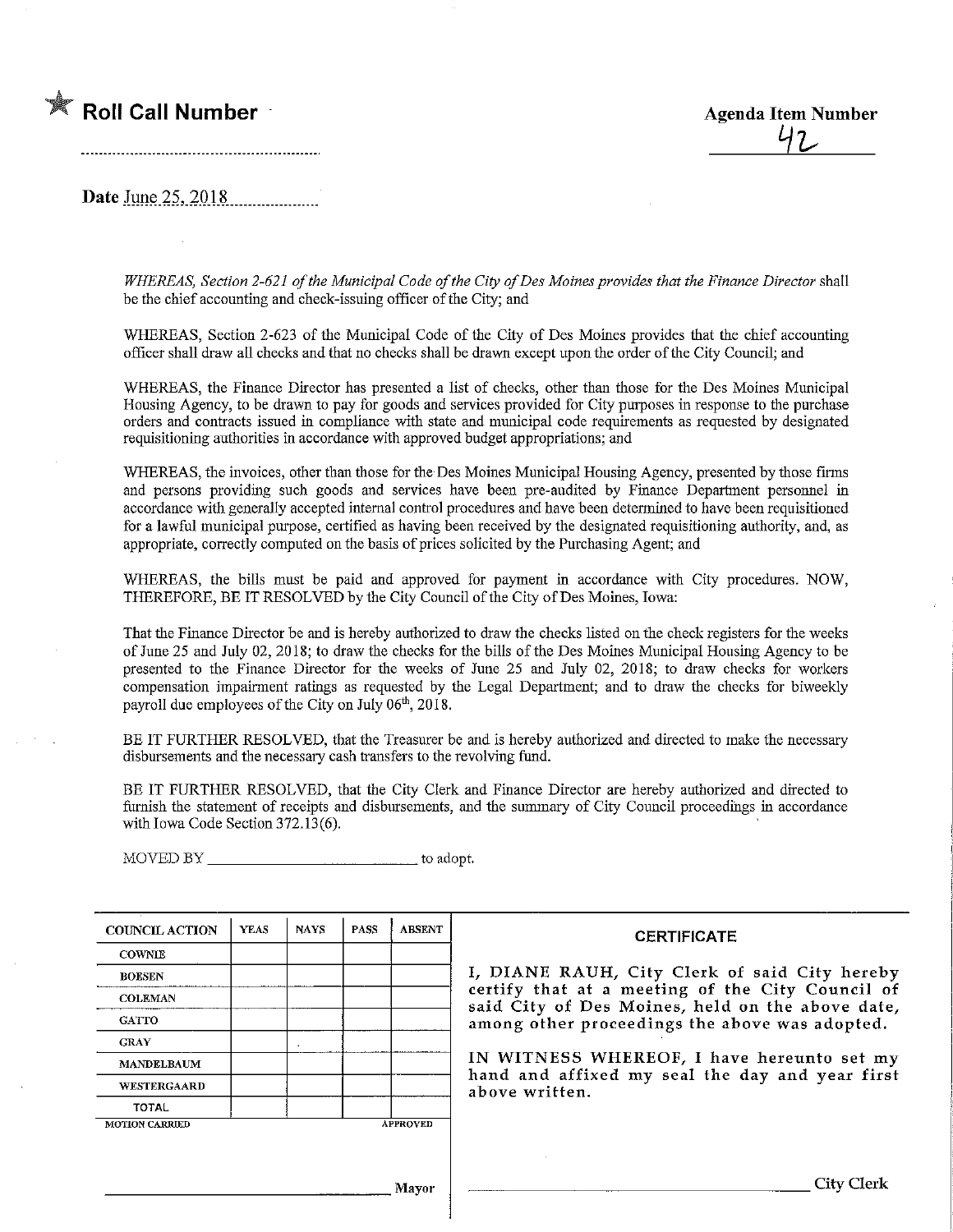

#### For Check Register of June 15,2018 As approved by City Council on June 11, 2018 (Roll Call No. 18-)

 $\lambda$ 

 $\frac{1}{2}$ 

June 11, 2018 Page No. 1

The work performed associated with the following listed construction contract partial payments has been constructed in substantial compliance with the plans and specifications, and the Engineering Department hereby requests that the Finance Department process payment to the following contractors:

| <b>Activity ID</b> | <b>Project Title</b>                                                                             | <b>Contractor</b>                                                                                                              | Partial<br>Payment<br>No. | Partial<br>Payment<br>Amount |
|--------------------|--------------------------------------------------------------------------------------------------|--------------------------------------------------------------------------------------------------------------------------------|---------------------------|------------------------------|
| 042017019          | 2018 Parking Garage<br>Mechanical/Electrical/Plumbing Repair Program                             | Air-Con Mechanical<br>Corporation<br>James M. Shaffer, President<br>3121 S.E. 14th Street<br>Des Moines, IA 50320              | $07$ .                    | \$14,847.84                  |
|                    | Munis Contract No. 18050                                                                         |                                                                                                                                |                           |                              |
| 042017020          | E, 6th Street and Des Moines Street Traffic Signals                                              | Van Maanen Electric, Inc.<br>Nathan S. Van Maanen,<br>President<br>627 North 19th Ave, East<br>PO Box 1131<br>Newton, IA 50208 | 01                        | \$21,958.14                  |
|                    | Munis Contract No. 18058                                                                         |                                                                                                                                |                           |                              |
| 062017008          | 2017 City-wide PCC Pavement Restoration Program TK Concrete Inc.                                 | Tony J. Ver Meer, President<br>1608 Fifield Road<br>Pella, IA 50219                                                            | 07                        | \$71,463.78                  |
|                    | Munis Contract No. 17143                                                                         |                                                                                                                                |                           |                              |
| 062017016          | E. McKinley Avenue Reconstruction from S.E. 7th<br>Street to S.E. 14th Street with Access Bridge | Corell Contractor, Inc.<br>Grant S. Corell, President<br>1300 Lincoln Street<br>West Des Moines, IA 50265                      | 06                        | \$410,861.95                 |
|                    | Munis Contract No. 17145                                                                         |                                                                                                                                |                           |                              |
| 072017002          | Near West Side Sewer Separation Phase 2                                                          | Jasper Construction Services,<br>Inc.<br>Cliff Rhoads, President<br>928 N 19th Avenue East<br>Newton, IA 50208                 | 02                        | \$522,500.91                 |
|                    | Munis Contract No. 18093                                                                         |                                                                                                                                |                           |                              |
| 072018001          | 2018 Sewer Lining Program                                                                        | Visu-Sewer, Inc.<br>Keith M. Alexander,<br>President<br>W230 N4855 Betker Drive<br>Pewaukee, WI 53072                          | 03                        | \$245,420.83                 |
|                    | Munis Contract No. 18075                                                                         |                                                                                                                                |                           |                              |
| 082014003          | Leetown Creekway Channel Improvements                                                            | <b>Elder Corporation</b><br>Jared R. Elder II, President<br>5088 E. University Avenue<br>Des Moines, IA 50327                  | 05                        | \$208,689.55                 |
|                    | Munis Contract No. 17053                                                                         |                                                                                                                                |                           |                              |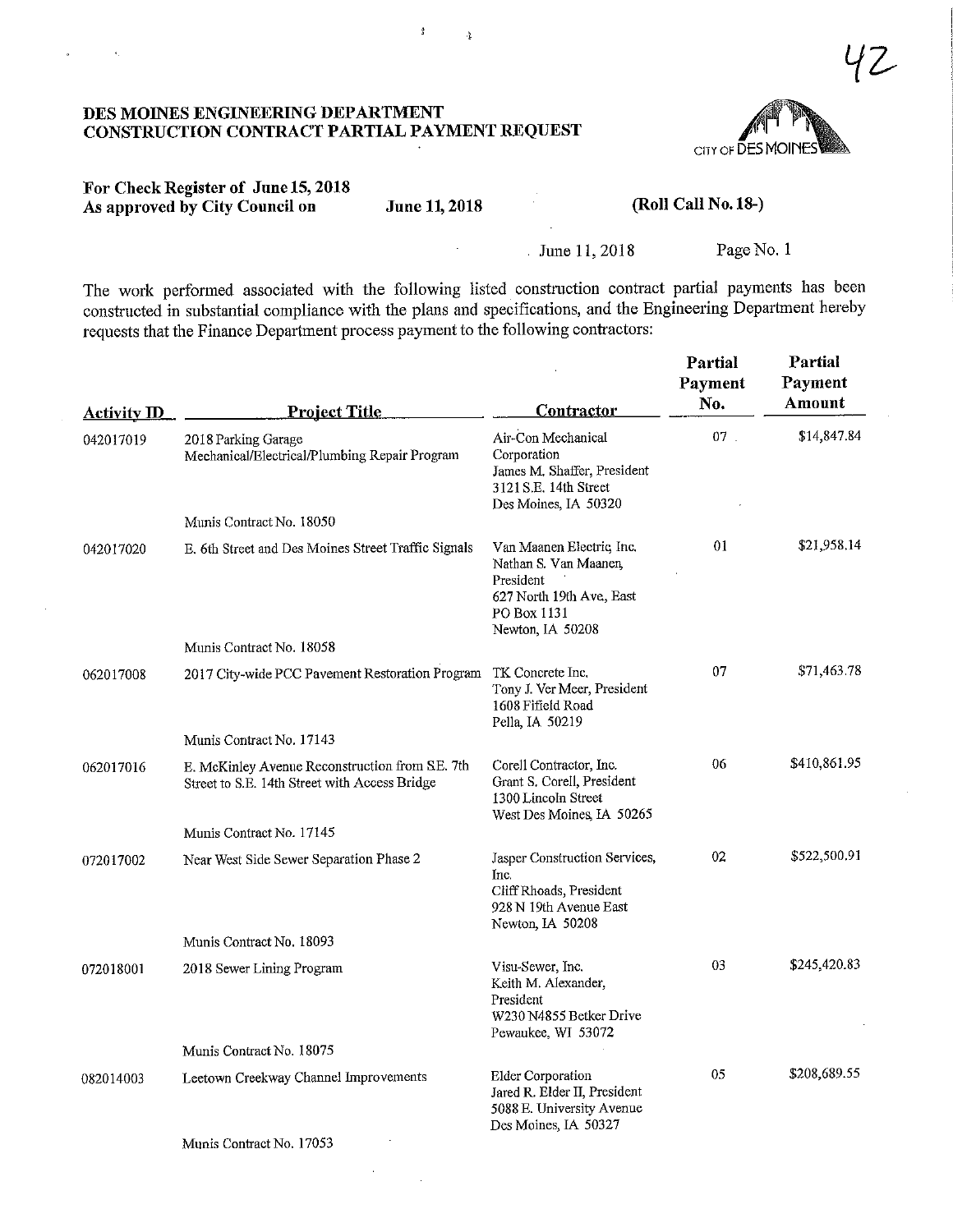

## or Check Register of June 15, 2018 As approved by City Council on June 11, 2018 (ROLL CALL NO. 18-)

 $\langle \sigma_3 \rangle$ 

 $\mathbf{r}_\mathrm{B}$ 

June 11, 2018 Page No. 2

|                                 |                                                                                  | <b>Contractor</b>                                                                                                           | Partial<br>Payment<br>No. | Partial<br>Payment<br>Amount |
|---------------------------------|----------------------------------------------------------------------------------|-----------------------------------------------------------------------------------------------------------------------------|---------------------------|------------------------------|
| <b>Activity ID</b><br>082017003 | <u>Project Title</u><br>Agrimergent Storm Sewer Phase 1                          | RW Excavating Solutions,<br>$_{LC}$<br>Dan E. Wilson, Managing<br>Member<br>13293 S.88th Avenue W<br>Prairie City, IA 50228 | 09                        | \$39,721.50                  |
|                                 | Munis Contract No. 17158                                                         |                                                                                                                             |                           |                              |
| 102018002                       | 2018 Municipal Buildings Reroofing - Contract 1                                  | Rubber Roofing Systems,<br>Inc.<br>David A. Casey, President<br>2185 S.E. 1st Street<br>West Des Moines, IA 50265           | 0 <sup>1</sup>            | \$81,467.40                  |
|                                 | Munis Contract No. 18110                                                         |                                                                                                                             |                           |                              |
| 122013001                       | Grand Avenue Bridge over the Des Moines River<br>Replacement                     | Cramer and Associates, Inc.<br>Robert Cramer,<br>President/CAO<br>3100 S.W. Brookside Drive<br>Grimes, IA 50111             | 22                        | \$141,750.15                 |
|                                 | STP-U-1945(813)--70-77                                                           |                                                                                                                             |                           |                              |
|                                 | Munis Contract No. 17024                                                         |                                                                                                                             |                           |                              |
| 122017003                       | Court Avenue, S.W. 1st Street, and Scott Avenue<br><b>Bridge Rehabilitations</b> | Jasper Construction Services,<br>Inc.<br>Cliff Rhoads, President<br>928 N 19th Avenue East<br>Newton, IA 50208              | 02                        | \$324,773.18                 |
|                                 | FHWA FY 2016 TIGER, STP-U-1945(839)--70-77<br>Munis Contract No. 18100           |                                                                                                                             |                           |                              |
| 252018007                       | Municipal Service Center Demolition Contract 1                                   | D. W. Zinser Company<br>David W. Zinser, President<br>1775 Commercial Drive<br>Walford, IA 52351                            | 04                        | \$369,328.09                 |
|                                 | Munis Contract No. 18073                                                         |                                                                                                                             |                           |                              |

Requested by:

Meber @ Tur e

Steven L. Naber, P.E. Des Moines City Engineer

ec: City Clerk

Funds available:

Robert L. Fagen

Des Moines Finance Director

 $\mathbf{r}$ 

 $\bar{1}$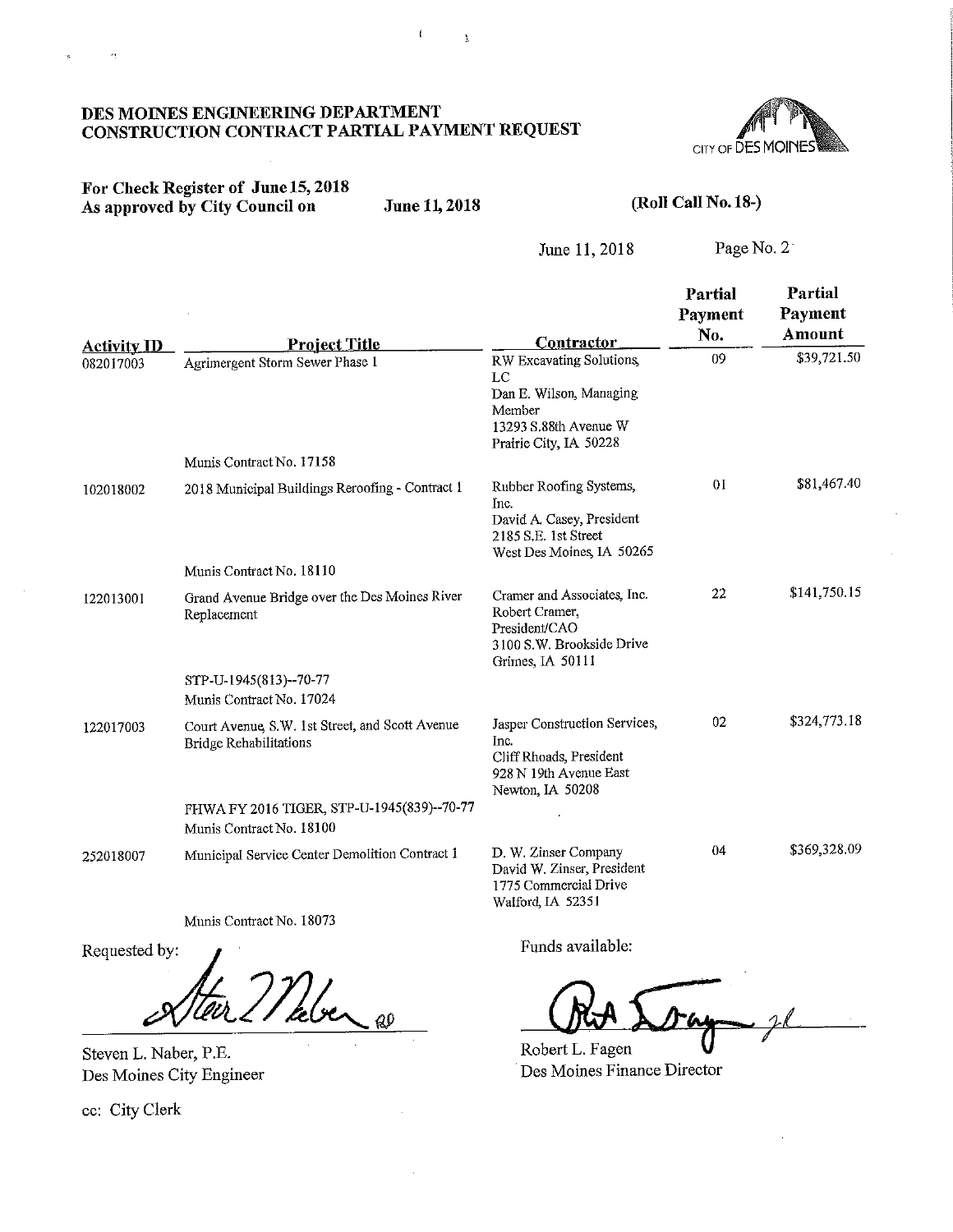

## For Check Register of June 22,2018 As approved by City Council on June 11, 2018

 $\mathcal{A}^{\pm}$ 

(Roll Call No. 18-1010)

June 18,2018 Page No. 1

The work performed associated with the following listed construction contract partial payments has been constructed in substantial compliance with the plans and specifications, and the Engineering Department hereby requests that the Finance Department process payment to the following contractors;

| <b>Activity ID</b> | Project Title                                                                 | Contractor                                                                                                                          | Partial<br>Payment<br>No. | Partial<br>Payment<br>Amount |
|--------------------|-------------------------------------------------------------------------------|-------------------------------------------------------------------------------------------------------------------------------------|---------------------------|------------------------------|
| 042016010          | 42nd Street Streetscape from I-235 to Crocker Street                          | Jasper Construction Services,<br>Inc.<br>Cliff Rhoads, President<br>928 N 19th Avenue East<br>Newton, IA 50208                      | $\mathbf{11}$             | \$2,000.00                   |
|                    | CS-TSF-1945(829)--85-77, TAP-T-1945(832)--8V-77<br>Munis Contract No. 17130   |                                                                                                                                     |                           |                              |
| 042017011          | 2017 Parking Garage Repair Program                                            | $E \& H$ Restoration, L.L.C.<br>Mark F. Emde, President<br>1926 Comenitz Drive<br>Davenport, IA 52802                               | 06                        | \$33,884.33                  |
|                    | Munis Contract No. 18011                                                      |                                                                                                                                     |                           |                              |
| 042017012          | 2017 Traffic Signal Repairs and E. Grand Complete<br><b>Street Conversion</b> | Iowa Signal Inc.<br>Wayne Lesley, President<br>3711 SE Capitol Circle<br>Grimes, IA 50111                                           | 04                        | \$60,182.93                  |
|                    | Munis Contract No. 18017                                                      |                                                                                                                                     |                           |                              |
| 062016001          | E. 42nd Street and Hubbell Avenue Intersection<br>Improvements                | Absolute Concrete<br>Construction, Inc.<br>Matt Triggs, President<br>505 1st Avenue<br>Slater, IA 50244                             | 0 <sub>3</sub>            | \$111,330.11                 |
|                    | CS-TSF-1945(827)--85-77, UST-006-4(179)--4A-77<br>Munis Contract No. 18076    |                                                                                                                                     |                           |                              |
| 072017001          | Near West Side Sewer Separation Phase 1                                       | S. J. Louis Construction, Inc.<br>James L. Schueller, President<br>1351 Broadway Street West<br>P.O. Box 459<br>Rockville, MN 56369 | 09                        | \$106,694.23                 |
|                    | Munis Contract No. 17159                                                      |                                                                                                                                     |                           |                              |
| 072018002          | River Bend and King Irving Sewer Separation Phase 1                           | Progressive Structures, LLC<br>Travis Augustyn, Partner<br>24412 Hwy. 13<br>Elkader, IA 52043                                       | 01                        | \$272,057.76                 |
|                    | Munis Contract No. 18103                                                      |                                                                                                                                     |                           |                              |
| 072018004          | 43rd Street and Crocker Street Sewer Separation                               | J & K Contracting, LLC<br>Jeremy Feldmann, President<br>10703 Justin Drive<br>Urbandale IA 50322                                    | 01                        | \$141,230.64                 |
|                    | Munis Contract No. 18090                                                      |                                                                                                                                     |                           |                              |